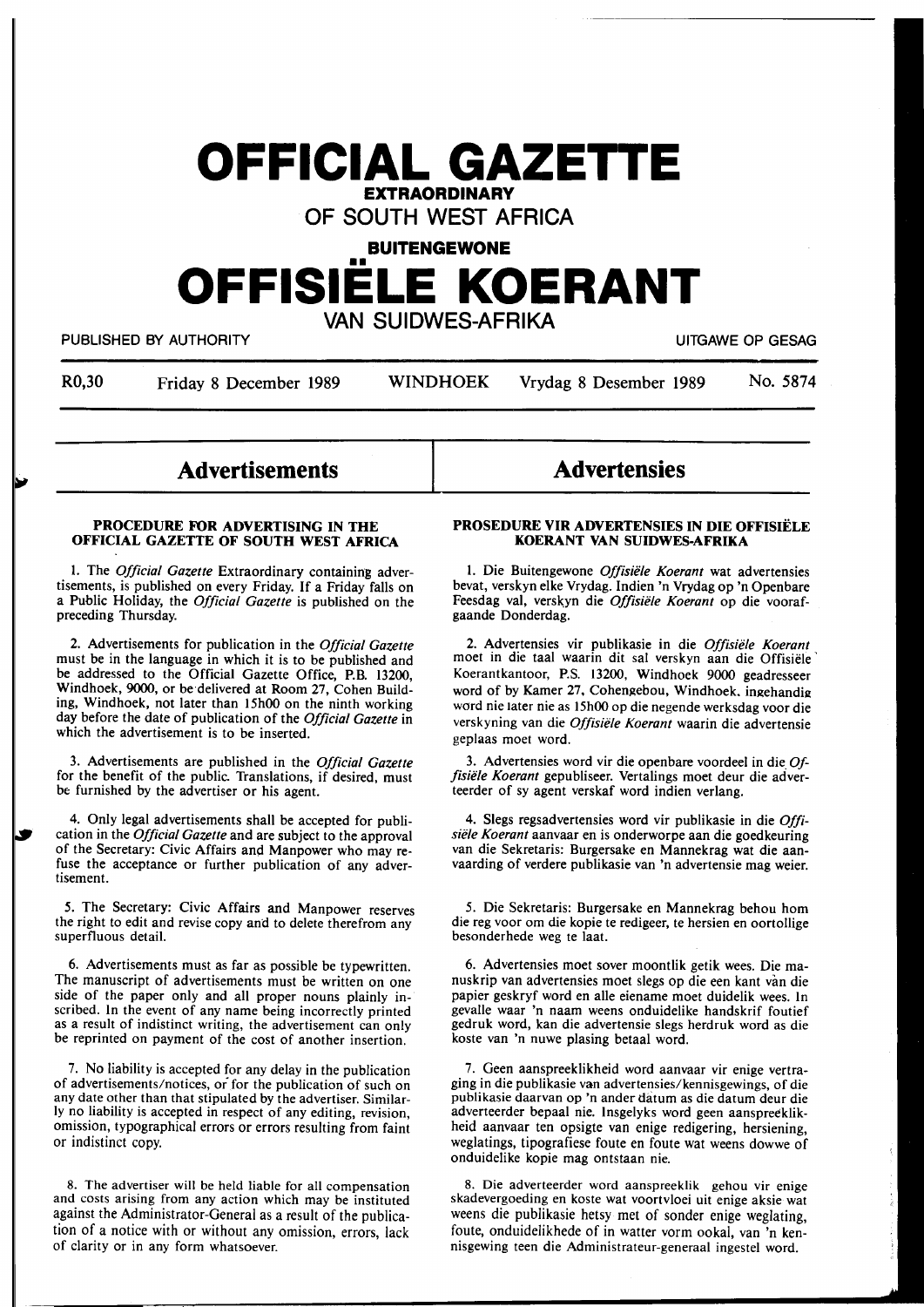2 Official Gazette Extraordinary 8 December 1989 No. 5874

9. The subscription for the *Official Gazette* is R31.25 plus GST per annum, post free in this territory and the Republic of South Africa, obtainable from Star Binders and Printers, P.O. Box 56, Windhoek, 9000. Postage must be prepaid by overseas subscribers. Single copies of the *Official Gazette*  are obtainable from Star Binders & Printers, P.O. Box 56, Windhoek 9000, at the price as printed on copy. Copies are kept in stock for two years only.

10. The charge for the insertion of notices is as follows and is payable in the form of cheques, postal or money orders:

# **LIST OF FIXED TARIFF RATES**

| STANDARDISED NOTICES                                                                                                                            | Rate per<br>insertion<br>R |
|-------------------------------------------------------------------------------------------------------------------------------------------------|----------------------------|
| Transfer of business                                                                                                                            | 3,25                       |
| Deeds: Lost documents                                                                                                                           | 6,00                       |
| Business notices                                                                                                                                | 5,00                       |
| Administration of Estates Acts Notices, Forms<br>J. 187, 193, 197, 295, 297, 517 and 519                                                        | 2,00                       |
| Third party insurance claims for compensation.                                                                                                  | 2,50                       |
| Insolvency Act and Company Acts Notices: J. 28,<br>J. 29. Forms 1 to 9                                                                          | 4,00                       |
| $N.B.$ - Forms 2 and $6$ - additional statements<br>according to word count table, added to the basic<br>tariff.                                |                            |
| Change of name (two insertions)                                                                                                                 | 60,00                      |
| Naturalisation notices (including a reprint for the<br>advertiser)                                                                              | 2,00                       |
| Unclaimed moneys $-$ only in the <i>Official Gazette</i><br>Extraordinary, closing date 15 January (per entry<br>of "name, address and amount") | 0,80                       |
| Butchers' notices                                                                                                                               | 5,00                       |
| Slum Clearance Court Notices, per premises                                                                                                      | 4,00                       |
| Lost life insurance policies                                                                                                                    | 2,00                       |
| NON-STANDARDISED NOTICES                                                                                                                        |                            |
| Company notices:                                                                                                                                | R                          |

| Short notices: Meetings, resolutions, offers of com-<br>promise, conversions of companies, voluntary<br>windings-up, etc.: closing of members' registers<br>for transfer and/or declarations of dividends | 11.00 |
|-----------------------------------------------------------------------------------------------------------------------------------------------------------------------------------------------------------|-------|
| Liquor Licence Notices (In <i>Official Gazette</i> , Ex-<br>traordinary viz. (June/Tvl: November/Cape;<br>January/O.F.S.; April/Natal), per bilingual                                                     | 7,00  |
| Declaration of dividends with profit statements, in-<br>cluding notes                                                                                                                                     | 25.00 |
| Long notices: Transfers, changes in respect of<br>shares or capital, redemptions, resolutions, volun-<br>tary liquidations                                                                                | 37,00 |
| Trade marks in South West Africa                                                                                                                                                                          | 11,00 |
| Liquidators' and other appointees' notices $\dots$ .                                                                                                                                                      | 7.00  |

·9\_ Die jaarlikse intekengeld op die *Offisie/e Koerant* is R31,25 plus belasting posvry in hierdie gebied en die Republiek van Suid-Afrika, verkrygbaar by Star Binders & Printers, Posbus 56, Windhoek, 9000. Oorsese intekenaars moet posgeld vooruitbetaal. Enke! eksemplare van die *Offisiele Koerant* is verkrygbaar van Star Binders & Printers, Posbus 56, Windhoek, 9000 teen die prys soos gedruk op eksemplaar. Eksemplare word vir slegs twee jaar in voorraad gehou.

10. Die koste vir die plasing van kennisgewings is soos volg en is betaalbaar by wyse van tjeks, wissels, pos- of geldorders:

# **LYS VAN VASTE TARIEWE**

| <b>GESTANDAARDISEERDE</b><br>KENNISGEWINGS                                                                                                                                                                     | Tarief per<br>plasing<br>R |
|----------------------------------------------------------------------------------------------------------------------------------------------------------------------------------------------------------------|----------------------------|
| Oordrag van besigheid                                                                                                                                                                                          | 3,25                       |
| Aktes: Verlore dokumente                                                                                                                                                                                       | 6,00                       |
|                                                                                                                                                                                                                | 5,00                       |
| Boedelwettekennisgewings: Vorms J. 187, 193,<br>197, 295, 297, 517 en 519                                                                                                                                      | 2,00                       |
| Derdepartyassuransie-eise om skadevergoeding.                                                                                                                                                                  | 2,50                       |
| Insolvensiewet- en maatskappywettekennisge-                                                                                                                                                                    | 4,00                       |
| $L.W. - V \text{orms } 2$ en $6 - byk$ omstige verklarings<br>volgens woordetaltabel, toegevoeg tot die basie-<br>se tarief.                                                                                   |                            |
| Naamsverandering (twee plasings)                                                                                                                                                                               | 60,00                      |
| Naturalisasiekennisgewings (insluitende 'n her-<br>druk vir die adverteerder)                                                                                                                                  | 2,00                       |
| Onopgeëiste geld — slegs in die Buitengewone $Of$ -<br>fisiële Koerant sluitingsdatum 15 Januarie (per in-<br>skrywings van "naam, adres en bedrag")                                                           | 0,80                       |
| $Slagterskenn isgewings \ldots \ldots \ldots \ldots \ldots \ldots \ldots$                                                                                                                                      | 5,00                       |
| Slumopruimingshofkennisgewings, per perseel                                                                                                                                                                    | 4,00                       |
| Verlore lewensversekeringspolisse                                                                                                                                                                              | 2,00                       |
| NIE-GESTANDAARDISEERDE KENNISGEWINGS                                                                                                                                                                           |                            |
| Maatskappykennisgewings:                                                                                                                                                                                       | R                          |
| Kort kennisgewings: Vergaderings, besluite, aanbod<br>van skikking, omskepping van maatskappye, vry-<br>willige likwidasie, ens.: sluiting van lederegisters<br>vir oordragte en/of verklarings van dividende. | 11,00                      |
| Dranklisensiekennisgewings (in Buitengewone Of-<br>fisiële Koerante, t.w. (Junie/Tvl.; November/<br>Kaap; Januarie/OVS; April/Natal) per tweetalige<br>aansoek                                                 | 7,00                       |
| Verklaring van dividende met profytstate, notas in-<br>gesluit                                                                                                                                                 | 25,00                      |
| Lang kennisgewings: Oordragte, veranderings met<br>betrekking tot aandele of kapitaal, aflossings, be-<br>sluite, vrywillige likwidasies                                                                       | 37,00                      |
| Handelsmerke in Suidwes-Afrika                                                                                                                                                                                 | 11,00                      |
| Likwidateurs en ander aangesteldes se kennisge-                                                                                                                                                                |                            |
|                                                                                                                                                                                                                | 7,00                       |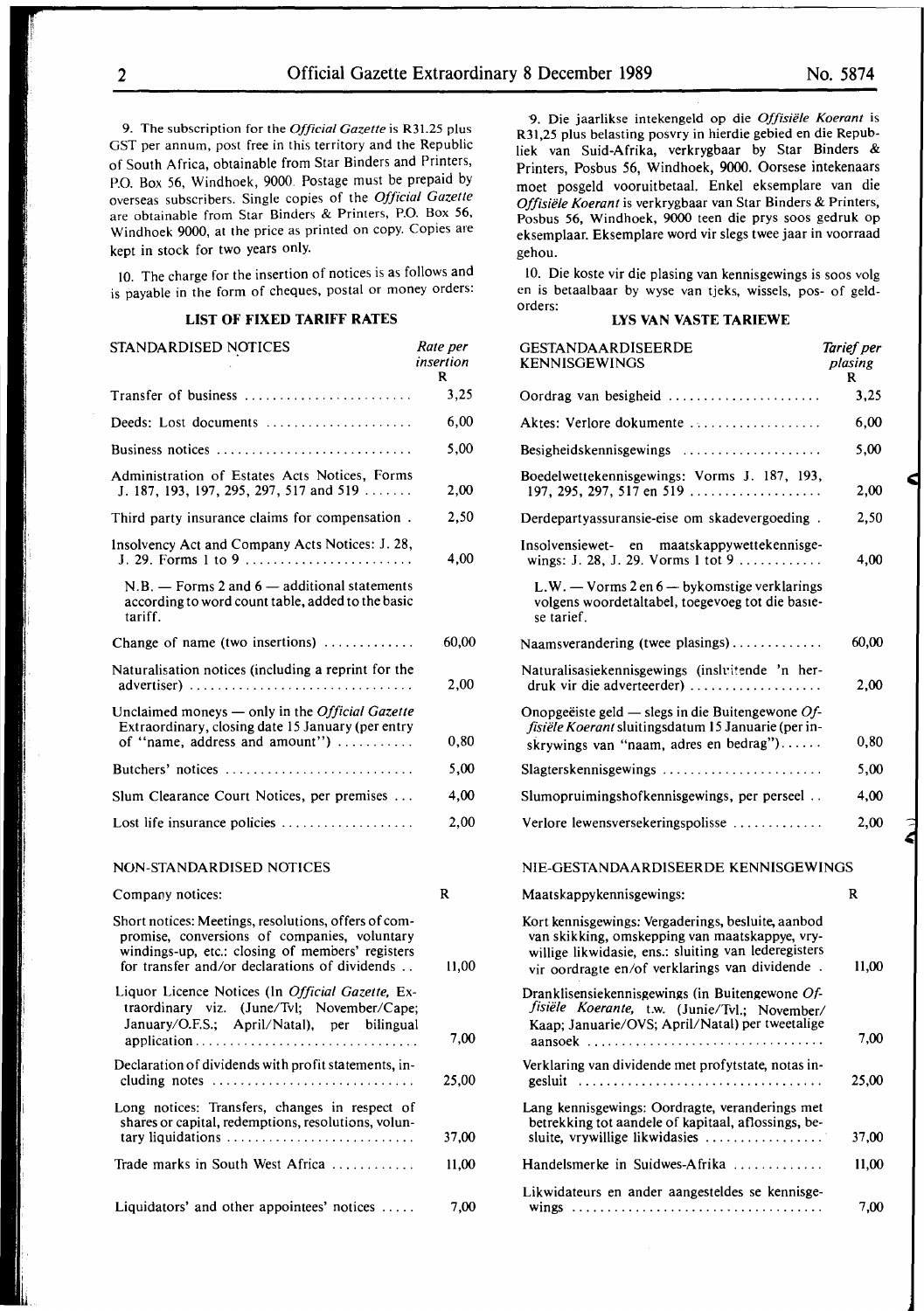# SALES IN EXECUTION AND OTHER PUBLIC SALES:

|                                     | 18.00                   |
|-------------------------------------|-------------------------|
| Public auctions, sales and tenders: | -6.00<br>15.00<br>23.00 |

# ORDERS OF THE COURT:

| Provisional and final liquidations or sequestra-          | 14.00 |
|-----------------------------------------------------------|-------|
| Reduction or change in capital mergers, offers of         |       |
| compromise                                                | 37,00 |
| Judical managements, <i>curator bonis</i> and similar     |       |
|                                                           | 37,00 |
| Extension of return date $\dots\dots\dots\dots\dots\dots$ | 4.00  |
| Supersession and discharge of petitions (J. 158)          | 4.00  |

11. The charge for the insertion of advertisements other than the notices mentioned in paragraph 10 is at the rate of 56c per cm double column. (Fractions of a cm must be calculated as a cm).

12. No advertisements shall be inserted unless the charge is prepaid. Cheques, drafts, postal or money orders must be made payable to the Secretary: Civic Affairs and Manpower.

#### **Form/Vorm Jl87**

#### **LIQUIDATION AND DISTRIBUTION ACCOUNTS IN DECEASED ESTATES LYING FOR INSPECTION**

In **terms** of section 35(5) of Act 66 of 1965, notice is hereb) given that copies of the liquidation and distribution ac counts (first and final, *unless otherwise stated)* in the estates specified below will be open for the inspection of all persons interested therein for a period of 21 days (or shorter or longer if *specially stated)* from the date specified or from the date of publication hereof, whichever may be the later, and at the offices of the Master and Magistrates as stated.

Should no objection thereto be lodged with the Master concerned during the specified period, the executors will proceed to make payments in accordance with the accounts.

516/89 DE VILLIERS Magdalena Fransiena, 2704190100185, Posbus 9342, Windhoek. Windhoek. F M Oehl-Trust, Posbus 133, Windhoek, 9000.

390/89 FRASER Paul Hartogh, 34021101000101, 48 Albatrosstraat, Hochlandpark, Windhoek. Windhoek. F M Oehl-Trust, Posbus 133, Windhoek, 9000.

184/89 **KILIAN** Ernst Philippus, 0812060100010, Gobabis. Gobabis, Windhoek. Bank Windhoek Bpk, (Boedel en Trust Afdeling), Posbus 15, Windhoek, 9000.

416/89 EICHLER Else (Elsa) Martha Paula, 0302080100031, Gobabis. Gobahis, Windhoek. Bank Windhoek Bpk, (Boedel en Trust Afdeling), Posbus 15, Windhoek, 9000.

# GEREGTELIKE EN ANDER OPENBARE VERKOPE:

| Geregtelike verkope                                                         | 18.00 |
|-----------------------------------------------------------------------------|-------|
| Openbare veilings, verkope en tenders:                                      |       |
| Tot 75 woorde $\dots \dots \dots \dots \dots \dots \dots \dots \dots \dots$ | 6.00  |
| 76 tot 250 woorde                                                           | 15.00 |
|                                                                             | 23.00 |
|                                                                             |       |

## ORDERS VAN DIE HOF:

| Voorlopige en finale likwidasies of sekwestrasies | 14.00 |
|---------------------------------------------------|-------|
| Vermindering of verandering in konitaalsome       |       |

| Vermindering of verandering in kapitaalsame-        |           |
|-----------------------------------------------------|-----------|
| smeltings, aanbod van skikking                      | 37.00     |
| Geregtelike besture, kurator bonis en soortgelyke   | $\bullet$ |
| en uitgebreide bevel nisi                           | 37,00     |
| Verlenging van keerdatum                            | 4.00      |
| Tersydestellings en afwysings van petisies (J. 158) | 4.00      |

11. Die koste vir die plasing van advertensies, behalwe die kennisgewings wat in paragraaf 10 genoem word. is teen die tarief van 56c per cm dubbelkolom. (Gedeeltes van 'n cm moet as voile cm bereken word).

12. Geen advertensie word geplaas tensy die koste nie vooruitbetaal is nie. Tjeks, wissels, pos- en geldorders moet aan die Sekretaris · Purgersake en Mannekrag betaalbaar gemaak  $\mathbf{w}$  r.

### **LIKWIDASIE- EN DISTRIBUSIEREKENING IN BESIDRWE BOEDELS WAT TER INSAE LE**

lngevolge artikel 35(5) van Wet 66 van 1965, word hierby kennis gegee dat duplikate van die likwidasie- en distribusierekenings (eerste en finale, *tensy anders vermeld)* in die boedels hieronder vermeld, in die kantore van die Meester en Landdroste soos vermeld en gedurende 'n tydperk van 21 dae (of korter of langer *indien spesiaal vermeld)* vanaf gemelde datums of vanaf datum van publikasie hiervan, as dit later is, ter insae lê van alle persone wat daarby belang het.

Indien binne genoemde tydperk geen besware daarteen by die betrokke Meester ingedien word nie, gaan die eksekuteurs oor tot die uitbetalings ingevolge gemelde rekenings.

472/89 BRITZ Gerhardus Petrus, 1104250100034, Gobabis. Christina Gesina Sophia Britz. Gobabis, Windhoek. Standard Bank SWA Beperk, Posbus 2164, Windhoek, 9000.

290/89 SHEPPARD Roland Stanley, 3901225039003, House 70/3, Military Base, Suiderhof, Windhoek. Margaret Sheppard, 4110090081004. Windhoek, Windhoek. Bankorp Trust Ltd, P O Box 680, Bellville.

500/89 SCHAEFER Katharina, 0106260100021, Swakopmund. Swakopmund, Windhoek. Standard Bank SWA, P 0 Box 2164, Windhoek.

267/89 MALHERBE Izak Abraham, 1410150100078, Wlotzkabaken. Swakopmund, Windhoek. Eerste Persam, Posbus 448, Windhoek.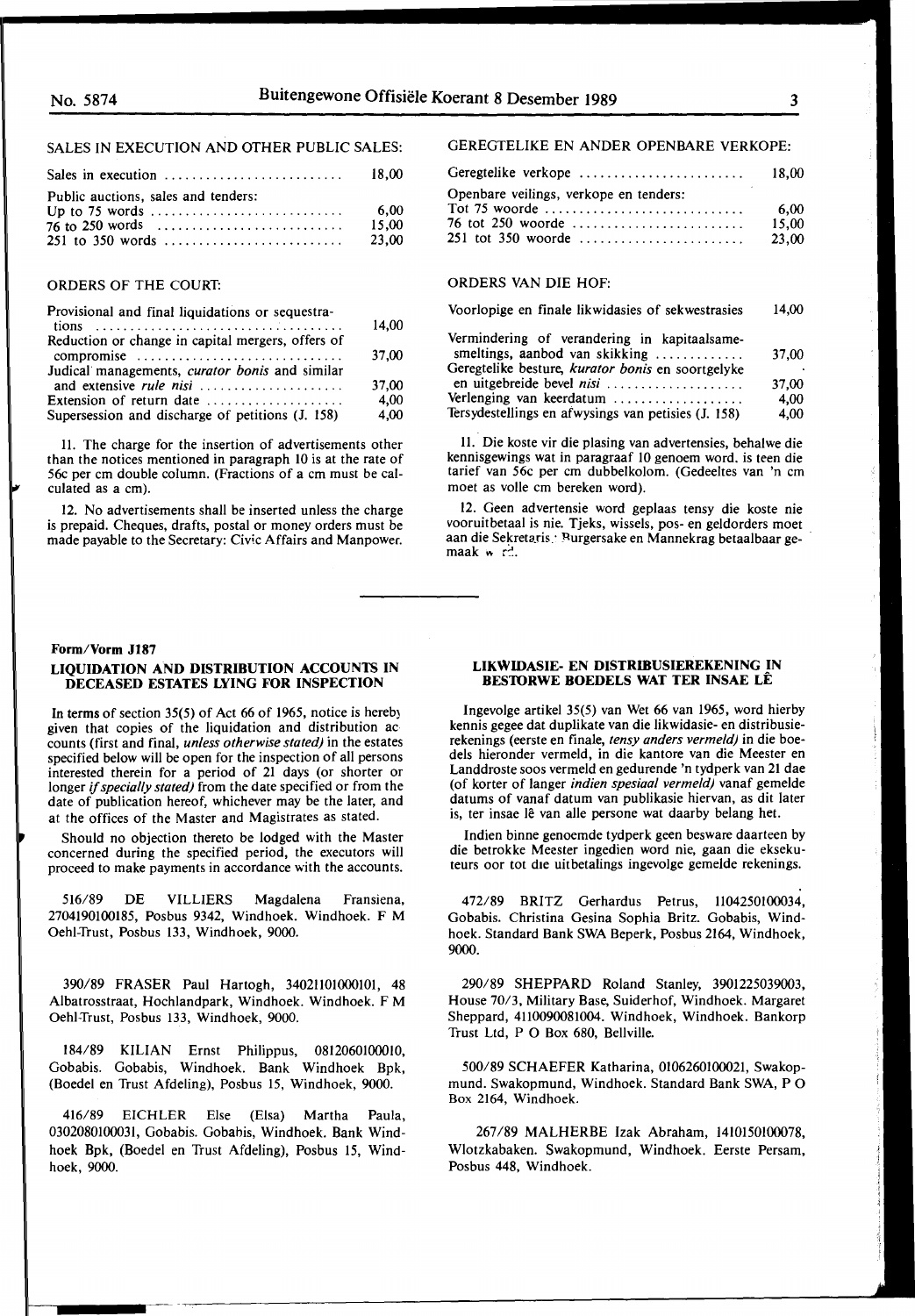391/89 DE VILLIERS Christina Adriana, 5905130100151, Windhoek. Eugene De Villiers, 6102140100644. Windhoek, Windhoek. Eerste Persam, Posbus 448, Windhoek.

379/89 ERNI Wilfried Georg Ernst, 1302135010006, Kaiser Wilhelmstraat 95, Swakopmund, 9000. Swakopmund, Windhoek. Die Bestuurder, Bankorptrust Beperk, Posbus 680, Bellville, 7535 (Eksekuteur).

309/89 FISHER - BOTHA Peter Johannes, 2703230100011, Windhoek. Windhoek, Windhoek. Eerste Persam, Posbus 448, Windhoek.

252/89 VAN WYK Johann Jacobus, 4108160100199, Okahandja. Cornela Hendrina van Wyk, 4410140015006. Okahandja, Windhoek. Eerste Persam, Posbus 448, Windhoek.

407 /89 ENGEL Amalie Klara Elsa, 000246010001, Swakopmund. Swakopmund, Windhoek. Eerste Persam, Posbus 448, Windhoek.

#### **Form/Vorm J 193 NOTICE TO CREDITORS IN DECEASED ESTATES**

All persons having claims against the estates mentioned below are hereby called upon to lodge their claims with the executors concerned, whithin 30 days (or otherwise as indicated) calculated from the date of publication hereof. The information is given in the following order: Estate number, surname and christian names, date of birth, identity number, last address, date of death; surviving spouse's names, surname, date of birth and identity number; name and address of executor or authorised agent, period allowed for lodgement of *claims* if *other than 30 days.* 

HANSEN Hans, Windhoek, 17/09/1921, 2109175020210, Swakopmund, 22/09/1989. Laurentia Hansen. Standard Bank SWA Ltd., (Registered Bank), Trustee Branch, P.O. Box 2164, Windhoek, 9000.

KOCK Barend Frederik, Windhoek, 18/4/1918, 1804180100042, Omaruru, 7 Oktober 1989. Adriana Maryna Elena Kock. Standard Bank SWA Beperk, Trustee Tak, Posbus 2164, Windhoek.

WILLSON David Mills, Windhoek, 10/8/1903, 0308105012006, Swakopmund, 5/11/1989. Hilie Aletta Adriana Willson. Standard Bank SWA Ltd., (Registered Bank), Trustee Branch, P.O. Box 2164, Windhoek, 9000.

# **KENNISGEWING AAN KREDITEURE IN BESTORWE BOEDELS**

Alie persone wat vorderinge het teen die boedels hieronder vermeld, word hierby versoek om hul vorderinge by die betrokke eksekuteurs en binne 'n tydperk van 30 dae (of andersins soos aangedui) gereken vanaf die datum van publikasie hiervan in te lewer. Die inligting word verstrek in die volgorde: Boedelnommer, familienaam en voorname, geboortedatum, persoonsnommer, laaste adres, datum oorlede, familienaam en voorname van oorlewende eggenoot(e), geboortedatum en persoonsnommer; naam en adres van eksekuteurs of gemagtigde agent, tydperk toegelaat vir lewering van vorderings *indien anders as 30 dae.* 

380/89 VAN WYK Isaac, Windhoek, 21 Mei 1956, 5605210800321, Erf 2634 Joey Julius Straat, Khomasdal, Windhoek, 18 Junie 1989. Cicillie Veronica van Wyk (gebore Dieterle), 22 Februarie 1957, 5702220071019. Rudolph De Wet Moolman, Veritas Eksekuteurskamer (Edms.) Bpk., Posbus 755, Windhoek, 9000.

426/89 **KARUTJAIVA** (Ook bekend as Verikua) Ben, Windhoek, 02/04/1954, 5404020600280, 102 Bataljon, Opuwo, 05/03/1989. Eugenie Karutjaiva (Tradisioneel getroud). Arthur Schiebler, Eksekuteur, Swatax (Eiendoms) Beperk, Posbus 249, Windhoek, 9000.

i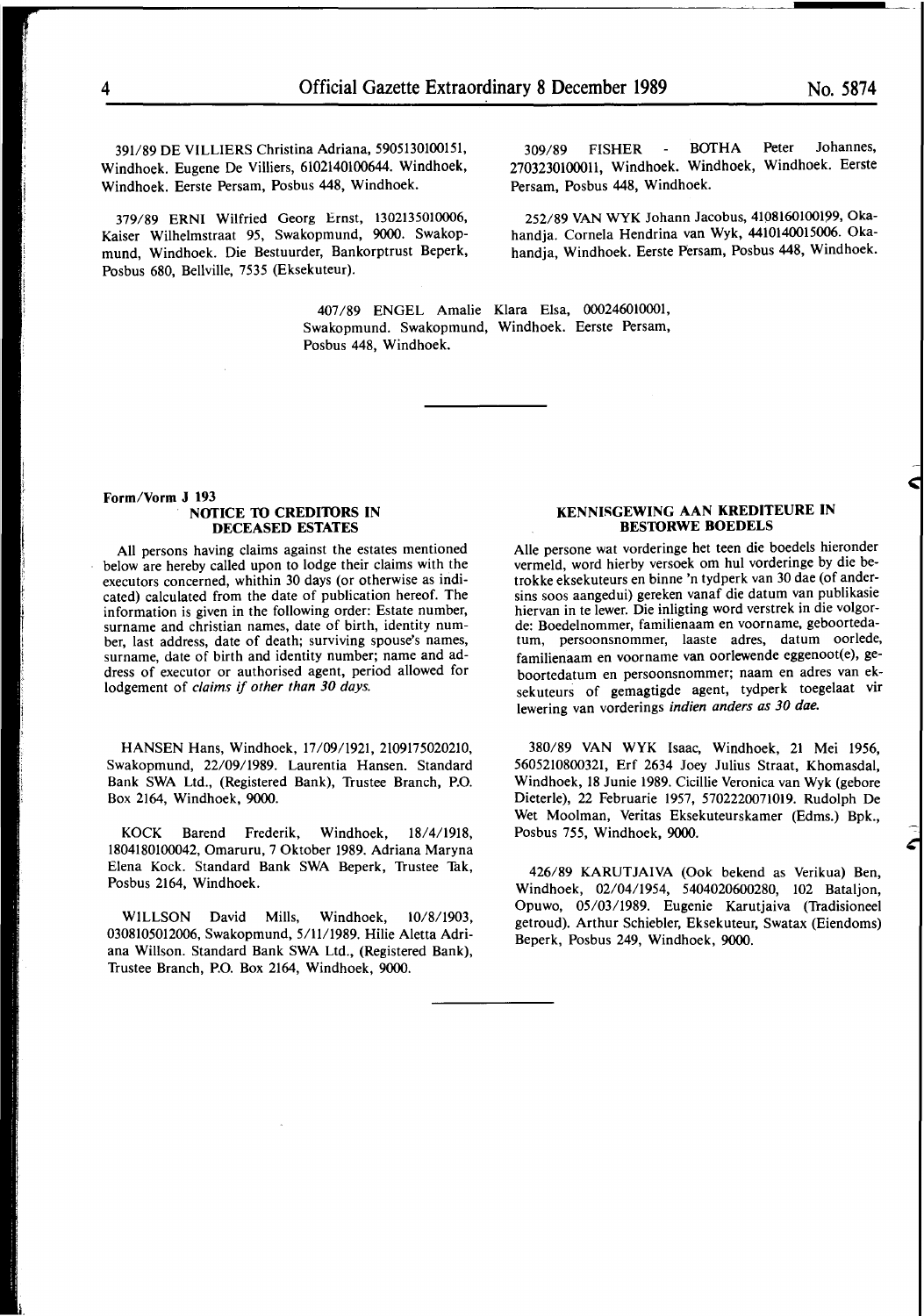**Form/Vorm 1** 

# **APPOINTMENT OF TRUSTEES AND LIQUIDATORS AND PROOF OF CLAIMS IN SEQUESTRATED ESTATES OR COMPANIES BEING WOUND UP**

Pursuant to sections 40(3), 56(3) and 77 of the Insolvency Act, 1936, sections 129, 179 and 182 of the Companies Act, 1973, notice is hereby given that the persons mentioned below have been appointed trustees or liquidators, as the case may be and the persons indebted to the estates or companies are required to pay their debts to them forthwith unless otherwise indicated.

Meetings of creditors or contributories of the said estates or companies will be held on the dates and at the times and places mentioned below, for proof of claims against the estates or companies, for the purpose of receiving the trustees' or liquidators' reports as to the affairs and conditions of the estates or companies and for giving the trustees or liquidators directions concerning the sale or recovery of any parts of the estates or assets of the companies or concerning any matter relating to the administration thereof.

The particulars are given in the following order: Number of estate/company; name and description of estate/company; name and address of trustee or liquidator and date, hour and place of meeting and period within which debt must be paid, if this is not to be done forthwith.

**W** 19/89 Windhoek Automotive Centre (Pty) Ltd (In Liquidation). I.R. McLaren Liquidator Investment Trust Co. (Pty) Ltd., P O Box 21204, Windhoek. 13 December 1989 at IOHOO at the Office of the Master of the Supreme Court Windhoek, General Meeting of Members and Creditor. Investment Trust Co (Pty) Ltd, P O Box 21204, Windhoek.

#### **Vorm/Form J 29**

# FIRST MEETINGS OF CREDITORS, CONTRIBU-**TORIES, MEMBERS OR DEBENTURE-HOLDERS OF SEQUESTRATED ESTATES, COMPANIES BEING WOUND UP OR PLACED UNDER PROVISIONAL JUDICIAL MANAGEMENT**

The estates and companies mentioned below having been placed under sequestration, being wound up or having been placed under provisional judicial management by order of the Supreme Court of South Africa, Masters of the Supreme Court hereby given notice, pursuant to section 17(4) and 40(1) of the Insolvency Act, 1936, section 119(3), 125 (1) and 196bis (4) of the Companies Act, 1926, and sec-tions 356(1), 364(1) and 429 of the Companies Act, 1973, that first meeting of creditors, contributories, members or debenture-holders of the said estates or companies will be held on the dates and at the times and places mentioned below, for proof of claims against the estates or companies, the election of trustees, liquidators or judicial managers or managers or provisional judicial managers or for the purposes referred to in section 364 or 431 of Act 61 of 1973, as the case may be.

Meetings in a place in which there is a Master's office, will be held before the Master; elsewhere they will be held before the Magistrate.

### **AANSTELLING VAN KURATORS EN LIKWIDATEURS EN BEWYS VAN VORDERINGS IN GESEKWESTREERDE BOEDELS OF MAATSKAPPYE IN LIKWIDASIE**

lngevolge artikels 40(3), 56(3) en 77 van die Insolvensiewet, 1936, artikels 129, 179 en 182 van die Maatskappywet, 1926 en artikels 339, 366, 375(5) (b) en 402 van die Maatskappywet, 1973, word hierby kennis gegee dat die persone hieronder vermeld as kurators of Iikwidateurs aangestel is, na gelang van die geval, en dat persone wat enigiets aan **die**  boedels of maatskappye verskuldig is die skulde, tensy anders vermeld, onmiddelik by genoemde kurators of likwidateurs moet betaal. Byeenkomste van skuldeisers of kontributante van genoemde boedels of maatskappye sal gehou word op die datums, ure en plekke hieronder vermeld vir die bewys van vorderings teen die boedels of maatskappye, vir die ontvangs van die verslae van die kurators of likwidateurs oor die sake en toestand van die boedels of maatskappye en om opdragte aan die kurators of likwidateurs uit te reik betreffende die verkoop of opvordering van gedeeltes van die boedels of bates van die maatskappye of betreffende aangeleenthede rakende die beheer daarvan.

Die besonderhede word verstrek in die volgorde: Nommer van boedel/maatskappy; naam en adres van kurator of likwidateur, en datum, uur en plek van byeenkoms en tydperk waarin skuld betaal moet word, indien dit nie onmiddelik moet geskied nie.

W 2/89 M.G.O. Altrophy (Pty) Limited (In Liquidation). I.R. McLaren Liquidator Investment Trust Co (Pty) Ltd, P O Box 21204, Windhoek. 13 December 1989 at lOHOO at the Office of the Master of the Supreme Court Windhoek, General Meeting of Members and Creditors.

# **EERSTE BYEENKOMSTE VAN SKULDEISERS, KONTRIBUANTE,** LEDE **OF SKULDBRIEFHOUERS VAN GESEKWESTREERDE BOEDELS, MAATSKAP-PYE IN LIKWIDASIE OF ONDER VOORLOPIGE GEREGTELIKE BESTUUR**

Nademaal die boedels of maatskappye hieronder vermeld op las van die Hooggeregshof van Suidwes-Afrika **gesek**westreer, gelikwideer of onder voorlopige geregtelike bestuur geplaas is, word hierby deur die Meesters van die Hooggeregshof ingevolge artikels 17(4) en 40(1) van die Insolvensiewet, 1936, artikels 119(3), 125(1) en 196bis(4) van die Maatskappywet, 1936, 1926, en artikels 356(1), 364(1) en 429 van die Maatskappywet, 1973, kennis **gegee** dat 'n eerste byeenkoms van skuldeisers, kontribuante, lede of skuldbriefhouers van genoemde boedels of maatskappye op die datums, ure en plekke hieronder vermeld, vir die bewys van eise teen die boedels of maatskappye, die verkiesing van kurators, likwidateurs of **geregtelike** bestuurders of bestuurders of voorlopige geregtelike bestuurders, of vir die doeleindes bedoel in artikel 364 of 431 van Wet 61 van 1973, na gelang van die geval, gehou sal word.

In 'n plek waarin 'n kantoor van 'n Meester is, word die byeenkoms voor die Meester en op ander **plekke** voor die Landdros gehou.

W 2/88 DE OLIVEIRA Inacio Resende, 3-3-88, 24-II-89, Hooggeregshof Windhoek S.W.A., 20-12-89, 10h00, Meesterskantoor.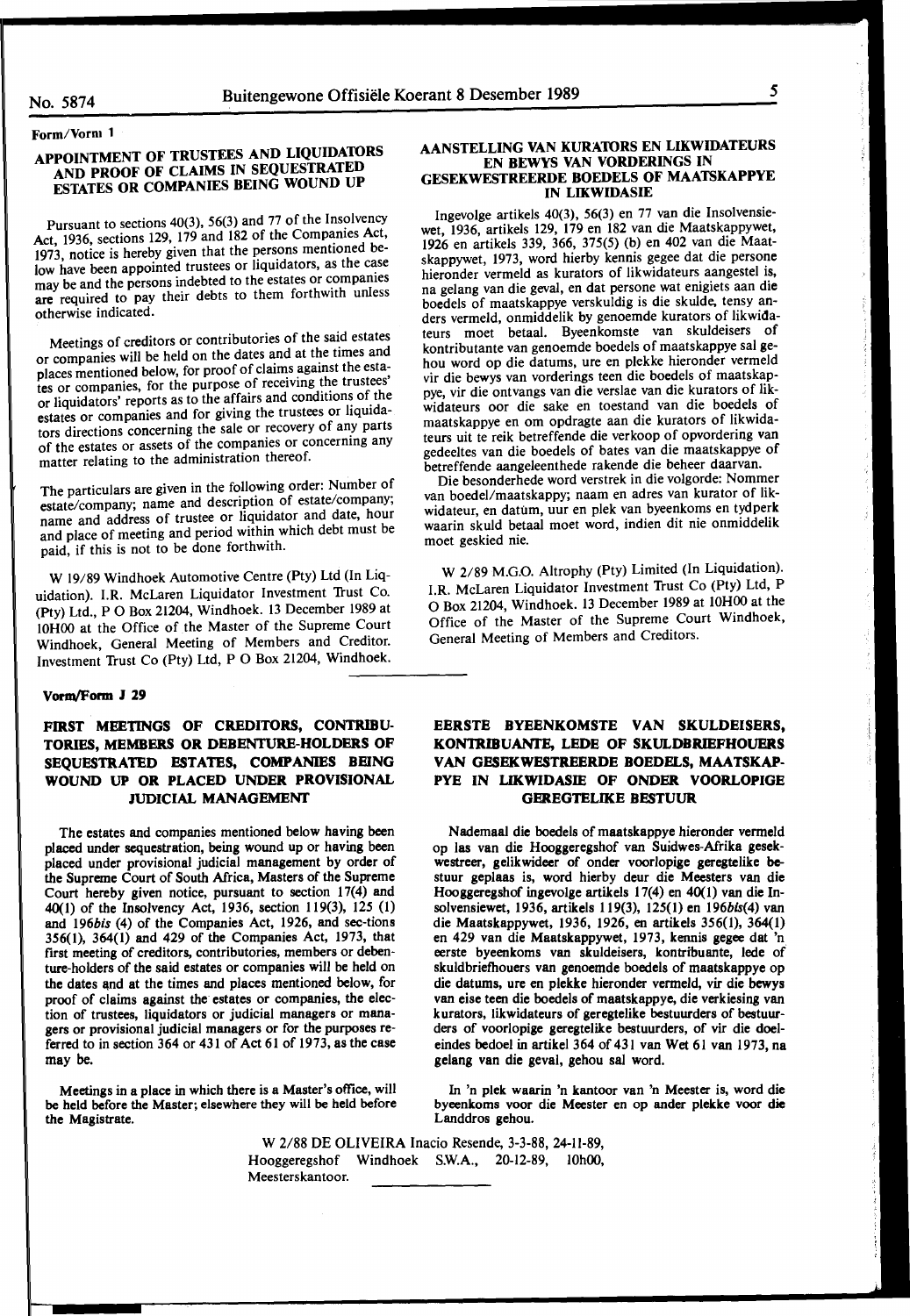IN DIE LANDDROSHOF VIR DIE DISTRIK VAN **WINDHOEK** GEHOU TE WINDHOEK SAAK NO: 6908/87

In die saak tussen:

#### **KOOS SCHWARTZ EISER**

en

## **A.WOODMAN VERWEERDER**

# **KENNISGEWING VAN VERKOPING IN EKSEKUSIE**

Ten uitvoering van 'n Vonnis gegee deur bogenoemde Agbare Hof, sal 'n Verkoping gehou word op die 15de dag van DESEMBER 1989 te Erf Nr 767, Klein-Windhoek, Windhoek, van die volgende eiendom.

| <b>SEKERE</b> | Erf 767, Klein-Windhoek   |
|---------------|---------------------------|
| GELEë         | in die Minisipaliteit van |
|               | Windhoek                  |
|               | Registrasie Afdeling "K"  |
|               | Suidwes-Afrika            |
| <b>GROOT</b>  | 1061 vierkantmeters       |

met alle vaste verbeterings daarop bestaande.

#### VOORWAARDES VAN VERKOPING:

- I. Die verkoping is onderhewig aan die bepalings van die Landdroshof Wet Nr 32 van 1944, soos gewysig, en die eiendom word voetstoots verkoop, volgens bestaande titelakte.
- 2. Een-tiende van die koopprys sal onmiddelik na die verkoping betaal word, en die balans van die koopsom met 20% rente daarop teen oordrag, welke oordrag sonder versuim gegee sal word.
- 3. Die volgende verbeteringe is op die eiendom, alhoewel geen waarborg in die verband gegee word nie:

Woonhuis met 3 slaapkamers, 1 badkamer, I kombuis, I sitkamer, 1 eetkamer, 1 badkamer, vloere: matte en teëls; dak: sink; omheining: steen/draad; swembad.

4. Die volledige verkoopsvoorwaardes sal uitgelees word ten tye van die verkoping en kan vooraf besigtig word by Skuldeiser en Skuldeiser se prokureurs by die onderstaande adres, asook die kantoor van die Geregsbode, WINDHOEK.

A VAATZ PROKUREURS VIR EISER 56 BISMARCKSTRAAT WINDHOEK 9000

SAAK NR 2090/84 In die saak tussen STANDARD BANK SWA BEPERK EISER en S J VAN WYK VERWEERDER

#### **KENNISGEWING VAN VERKOPING**

TEN UITVOERING van 'n bevel behoorlik uitgereik deur die Klerk van die Hof, KEETMANSHOOP, gedateer 15 JANUARIE 1985 sal die volgende goedere in eksekusie verkoop word op 12 JANUARIE 1990 om **9HOO**  VM by die LANDDROSKANTOOR, KEETMANS-HOOP aan die hoogste bieër, naamlik:

1 KLEUR LUXOR TV I TV KAS I LEER & MATERIAAL SITKAMER STEL I SHOW CASE I OCEAN YSKAS I STAALKAS 1 DEFY STOOF 1 KOMBUIS TAFEL EN 4 STOELE 1 KOOLSTOOF I EDESSA GRILL I SPIEeLKAS I STAALBED EN MATRAS I HANGKAS I SPIEeLTAFEL I DUBBELBED I TAFEL I TWINTUB WASMASJIEN I CORTINA CANOPPY I STEENKAMER I GEEL GEREEDSKAPKAS I KRUIWA

VOORWAARDES: STRENG KONTANT

GEDATEER te KEETMANSHOOP op hierdie 21 dag van NOVEMBER 1989.

RISSIK, COX & PROBART PROKUREURS VIR EISER Vyfdelaan Posbus 90 KEETMANSHOOP 9000

 $\trianglelefteq$